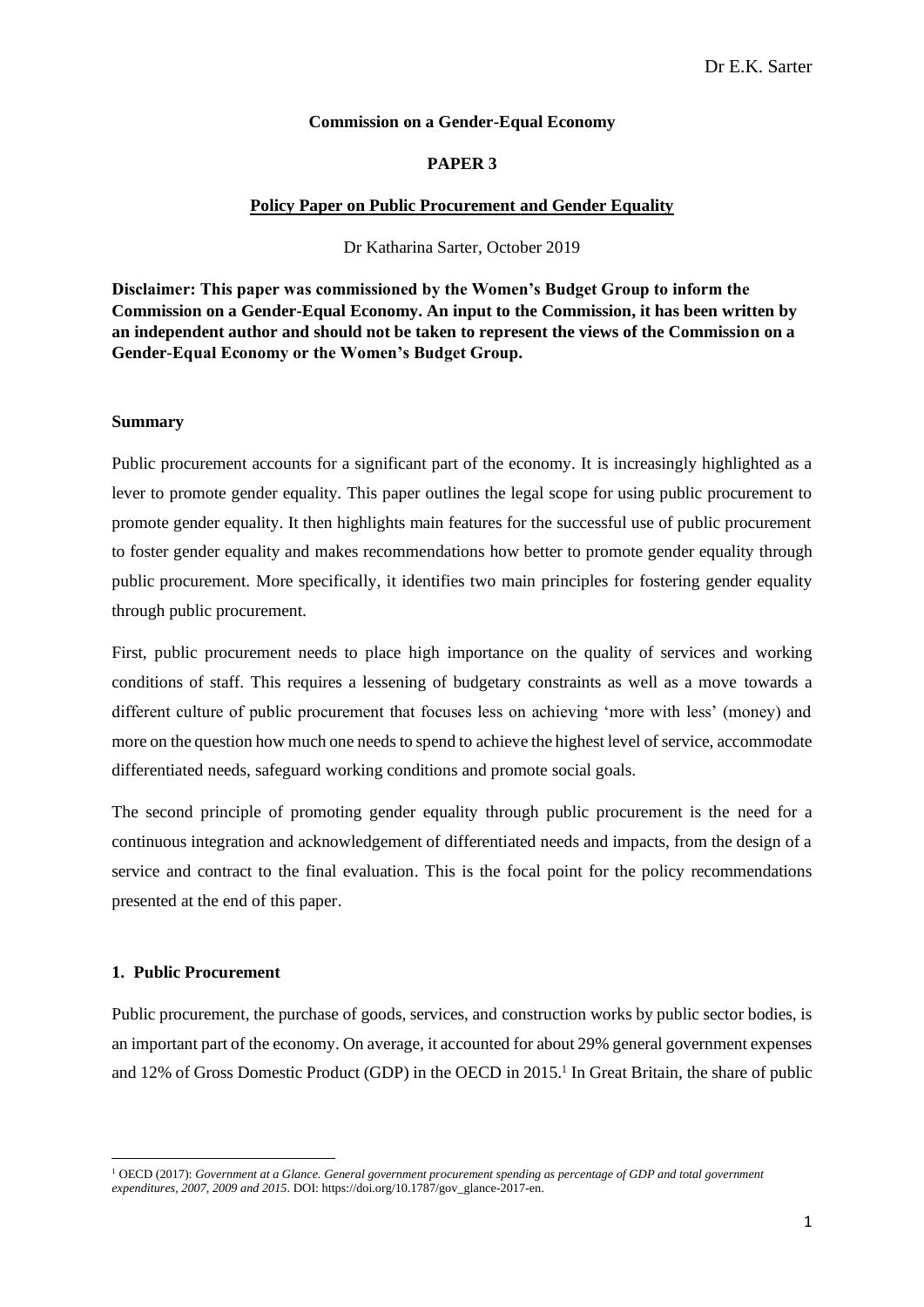procurement was slightly higher. Here, it accounted for 32% of total government expenditure and 13.7% of GDP in the same year. 2

Over the past few decades, increasing attention has been paid to the social impact of public procurement practices, including the relationship between public procurement and gender equality. In the late 1980s, the European Parliament urged that regulations relating to public procurement must have regard to reducing discrimination.<sup>3</sup> Since then, regulations that aim to include gender equality in public procurement practices have been adopted in different member states, including the UK.

### **1.1. The regulation of public procurement**

Public procurement is regulated by a multi-level regulatory framework, which includes regulations at international, regional (for the UK, currently European), national and sub-national level. (For the analysis here, stipulations in Free Trade Agreements have not been included.)

## **International Regulations**

At the international level, two major agreements exist that directly target public purchasing. The Agreement on Government Procurement (GPA), which is a World Trade Organisation agreement, focuses on market-building and ensuring access to public procurement markets. It sets requirements relating to transparency and non-discrimination among tenderers that public procurement in the UK has to comply with. The second major international agreement is the International Labour Organisation's Labour Clauses (Public Contracts) Convention 1949 (No. 94). It requires signatory states to uphold certain wages and employment conditions in public contracts. While the GPA is binding for the UK, the ILO Convention 94 is currently not. As a result, international regulations oblige UK public authorities to comply with the principles of non-discrimination and transparency, but no international obligation exists relating to wage levels and employment conditions.

### **European Regulations**

A further source of supranational regulation is European law. Since the inception of the EU, the four freedoms set out fundamental principles of transparency and non-discrimination among tenderers. European Directives adopted since the 1970s put forth detailed regulations for public contracts in the European Union. For domestic regulations and practices, case law issued by the European Court of Justice provides an important source of legal interpretation and clarification.

<sup>2</sup> OECD (2017): *Government at a Glance. General government procurement spending as percentage of GDP and total government expenditures, 2007, 2009 and 2015*. DOI: https://doi.org/10.1787/gov\_glance-2017-en.

<sup>&</sup>lt;sup>3</sup> European Parliament (1987): Legislative Resolution embodying the opinion of the European Parliament on the proposal from the Commission of the European Communities to the Council for a directive amending Directive 77/62/EEC coordinating public supply contracts and deleting certain provision of Directive 80/767/EEC (first reading). *Official Journal* 14.9.1987, OJ C 246/84. Available online: http://goo.gl/enfvbQ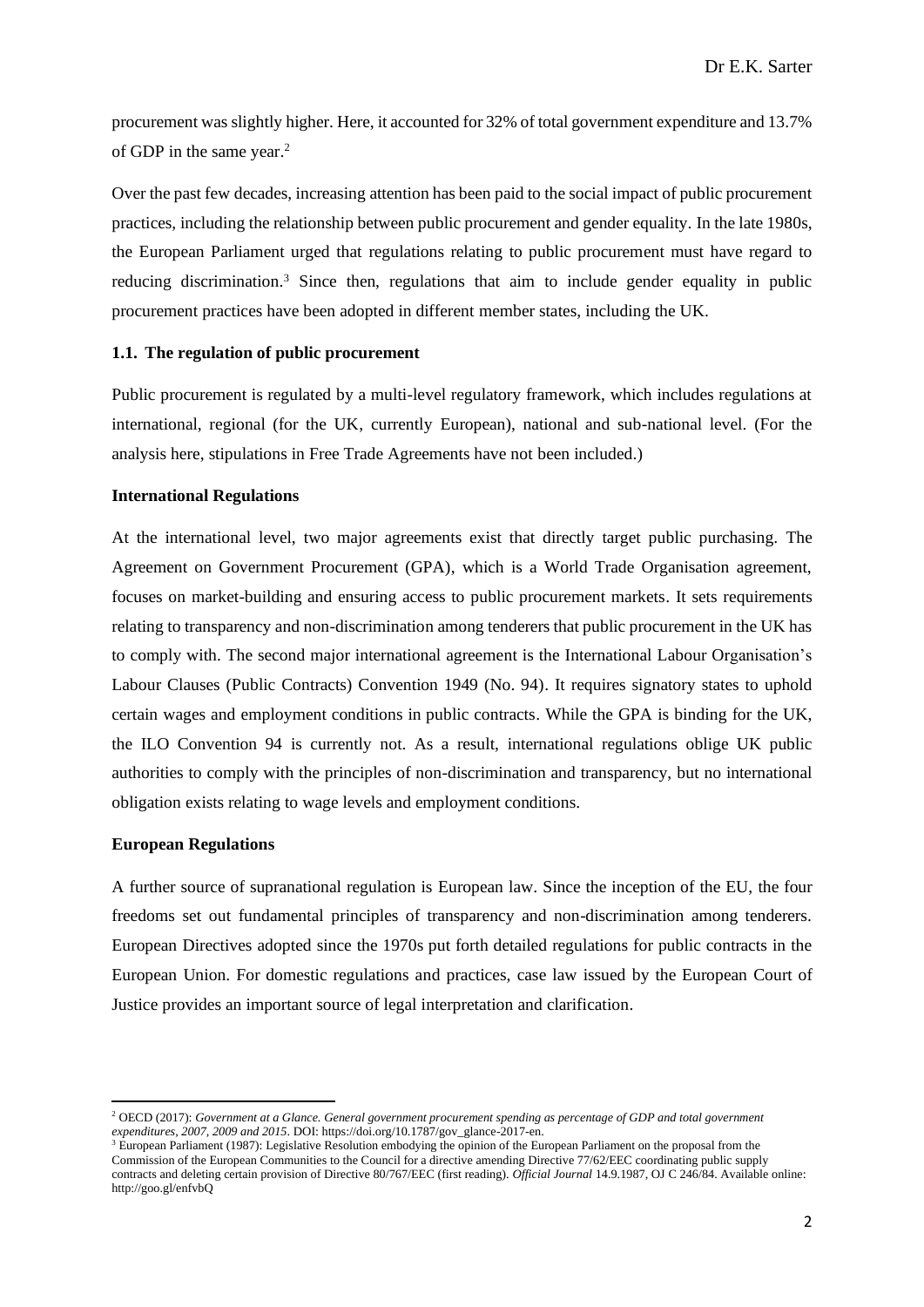Without going into detail, it is important to highlight that EU law and jurisdiction explicitly allow for social considerations (such as gender equality) in public procurement. It however subjects the use of social objectives to certain conditions, thereby shaping the scope, form and reach of equality considerations in public procurement. Most importantly, social considerations are admissible if they

- do not contravene the principles of the common market,
- do not lead to unrestricted freedom of choice for the contracting authority,
- are linked to the subject matter of the contract, and
- are stated clearly in the invitation for tender.<sup>4</sup>

As a result, European legislation precludes, for example, any consideration of general company policies. While any references to general company policies are inadmissible, stipulations that focus on the workforce employed in the execution of a specific contract are admissible.<sup>5</sup>

It is not clear what impact Brexit will have on the regulation of public procurement in the UK. Yet, it is highly likely that the core principles which apply today will continue to apply. Hence, the Political Declaration setting out the Framework for the Future Relationship between the European Union and the United Kingdom states that the UK seeks to accede to the GPA and that rules based on the GPA should be set.<sup>6</sup>

#### **National and sub-national regulations in the UK**

Further regulatory policies exist at UK level and across the different nations of the UK. For Great Britain, the most important piece of legislation on equality and public procurement is the Public Sector Equality Duty, which obliges public authorities to take into account equality in all their actions, including their purchasing activities. Likewise, the Well-being of Future Generations (Wales) Act broadly requires public authorities in Wales to consider the long-term impact of their action on a range of social goals, including the impact for equality. The legislation in Northern Ireland differs from that in Great Britain. Here, the Northern Ireland Act 1998 lays out that public authorities have 'due regard' to promoting equality (including gender equality) in all their functions.

Specific regulations that link public procurement and gender equality exist in Scotland and Wales. In Scotland, public authorities are obliged to have due regard to equality considerations when procuring. Yet, at the same time, the Scottish Specific Duties include a loophole as they state that "Nothing in this regulation imposes any requirement on a listed authority where in all the circumstances such a

<sup>4</sup> Dischendorfer, M. (2004) 'The rules on award criteria under the EC procurement directives and the effect of using unlawful criteria: the EVN case. (Case Comment.)' *Public Procurement Law Review*, 2004(3): NA74-84 and Sarter, E.K. (2015) 'Contracting out of Services, European Public Procurement Law and Gender Equality in Tendering.' *WAGADU. Journal of Transnational Women's and Gender Studies*. Special Issue: Women, Gender and Government Outsourcing in Comparative Perspective, 14(3): 55-83.

<sup>5</sup> Sarter, E.K. (2015) 'Contracting out of Services, European Public Procurement Law and Gender Equality in Tendering.' *WAGADU. Journal of Transnational Women's and Gender Studies*. Special Issue: Women, Gender and Government Outsourcing in Comparative Perspective, 14(3): 55-83.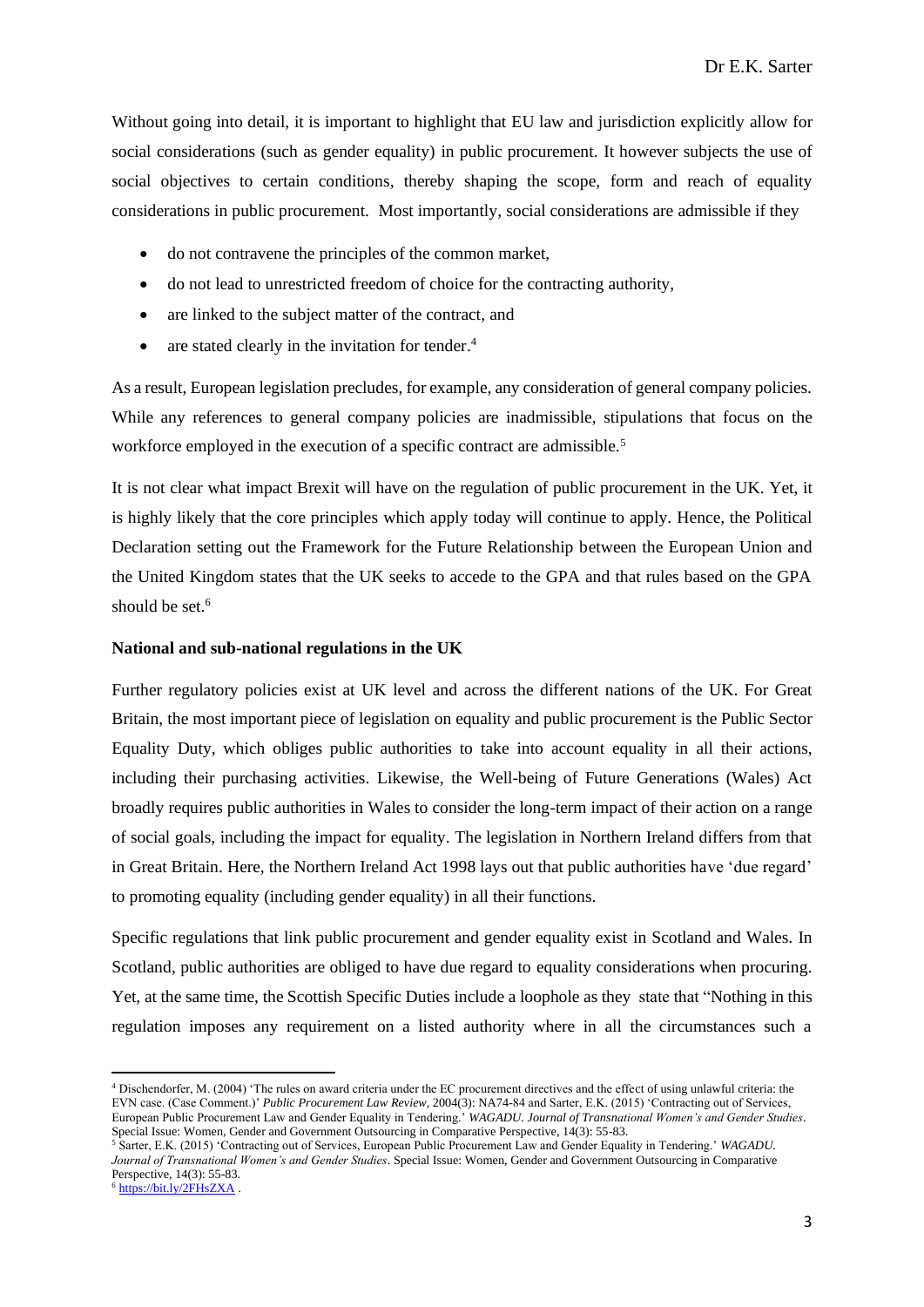requirement would not be related to and proportionate to the subject matter of the proposed agreement."<sup>7</sup> . The Welsh Statutory Duty requires public authorities to have "due regard to whether the conditions should include considerations relevant to its performance of the general duty" […] *if* it "proposes to stipulate conditions relating to the performance of a relevant agreement"<sup>8</sup>. In brief, both regulations give public authorities the option not to include equality considerations. To date, little is known about the impact of these loopholes in practice. Research is needed to assess whether they impede the potential contribution of public procurement to promote gender equality.

## **2. The relationship between public procurement and equality**

With nearly one third of government expenditure going towards the purchase of goods, works and services<sup>9</sup>, states and their agencies are important consumers whose procurement practices can (re)produce, increase or diminish societal (in)equality. Thereby, public purchasing of goods, works and services interacts with equality in manifold ways.

Public procurement practices can have important impacts for wages and working conditions and the quality of services, especially the emphasis given to the price, influence working conditions and the quality of a service.<sup>10</sup> Yet, given that the focus of this paper is the strategic use of public procurement as a means to promote gender equality through the conscious design of goods, services and the use of contractual obligations, this element will not be elaborated upon in the remainder of this paper.

## **Using Public Procurement to Promote Equality Within the Workforce**

Public procurement can include obligations, which can promote measures to foster equality *within the workforce executing the contract*. Such obligations can, for example, relate to targets for the employment of women in male-dominated areas, or obligations such as securing the availability of child-care facilities for the staff executing the contract.

One example of such obligations is the construction of the Olympic Park in London, where targets for the employment of women were introduced to help address women's underrepresentation in construction.<sup>11</sup>

### **Using Public Procurement to Promote Equality Beyond the Workforce**

<sup>7</sup> The Equality Act 2010 (Specific Duties) (Scotland) Regulations 2012, 9(3).

<sup>8</sup> The Equality Act 2010 (Statutory Duties) (Wales) Regulations 2011, 18(2).

<sup>9</sup> OECD (2017): *Government at a Glance. General government procurement spending as percentage of GDP and total government expenditures, 2007, 2009 and 2015*. DOI: https://doi.org/10.1787/gov\_glance-2017-en.

<sup>&</sup>lt;sup>10</sup> Among others: Sarter, E.K. and Karamanidou, L. (2019) 'Quality, Qualifications, and the Market: Procuring Interpretation Services in the Context of the 'Refugee Crisis' ', *Social Policy & Administration*, 53(3): 493-507 and Vrangbæk, K., Petersen, O. H. and Hjelmar, U. (2015) 'Is contracting out good or bad for employees? A review of international experience', *Review of Personnel Administration*, 35(1), 2–

<sup>23.</sup> <sup>11</sup> Wright, T. (2014) 'The Women into Construction Project: an assessment of a model for increasing women's participation in construction.' Available online[: https://www.qmul.ac.uk/busman/media/sbm/research/researchcentres/cred/impact-reports/Wright.pdf](https://www.qmul.ac.uk/busman/media/sbm/research/researchcentres/cred/impact-reports/Wright.pdf)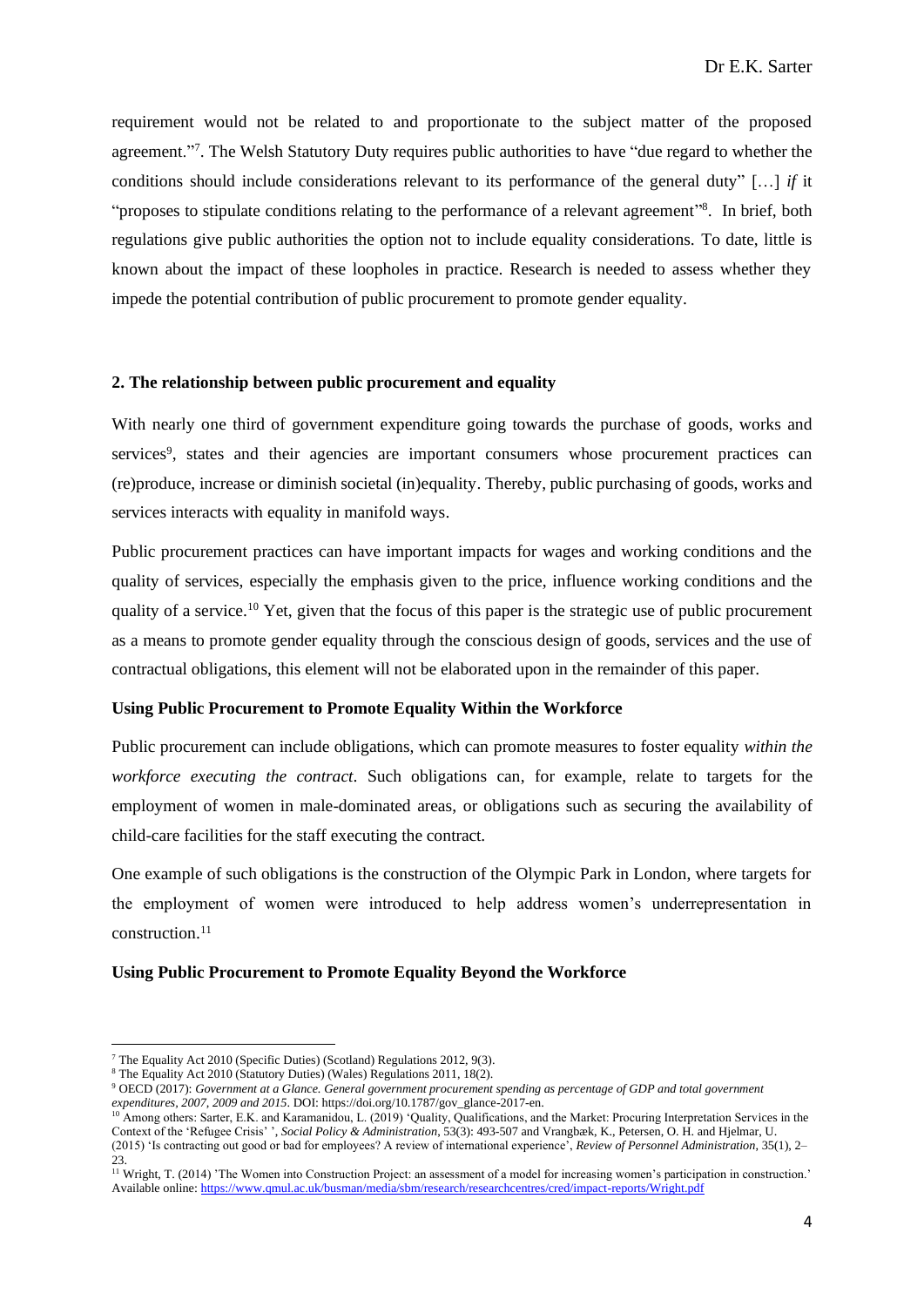Public procurement can also be a lever to promote equality *beyond* the workforce of individual companies. The most obvious example is probably ensuring that buildings and services are accessible. Yet, public procurement's impact on gender equality goes beyond ensuring non-discrimination and equal access.

Take the example of a health organisation that aimed to increase the uptake of GP consultations among older (and particularly older gay and single) men. To do so, it included the requirement to provide a concept of how to improve the uptake of consultation by older gay men. The successful bidder suggested distributing health information and the advice to visit GP in local pubs frequented by gay men. This led to tangible improvements in the uptake of GP consultations, thereby fostering more equal health outcomes.<sup>12</sup>

# **Creating a Business Case?**

It has been argued that including considerations of gender equality when tendering for public contracts may create a business case for gender equality that incentivises companies to adopt measures that foster gender equality. Yet, whether and to what extent including gender equality in public procurement has a practical impact on company policies remains unclear. Recent research on the impact that equality considerations in public procurement have on business practices in Scotland seems to suggest a rather limited effect. Even among companies that had already committed to socially responsible business practices, a vast majority indicated that they had not taken any action to foster equality in response to public contracts. 13

# **3. Pitfalls and Prospects**

Public procurement that fosters gender equality needs to follow two major principles: First, to ensure a high standard of working conditions and goods and services provided, public procurement practices must place high importance on the quality of services, and value differentiated needs and the quality of service more than the price of the service. Secondly, to assess and accommodate differentiated needs and impacts, gender equality needs to be a fully integrated and valued consideration in all stages of the procurement process, from the design of a service and contract to the final evaluation.

As the focus of this paper is the strategic use of public procurement as a lever to promote gender equality, the next section centres on the second principle, the integration of requirements that aim to specifically promote gender equality.

 $12$  Equality and Human Rights Commission (2013): Procurement and the public sector equality duty: A guide for public authorities (Scotland). Available online: https://www.equalityhumanrights.com/sites/default/files/ehrc\_procurement\_guidance\_2013\_-\_final.doc. <sup>13</sup> Sarter, E.K. and Thomson, E. (forthcoming) 'Fulfilling its Promise? Strategic Public Procurement and the Impact of Equality Considerations on Employers' Behaviour in Scotland', *Public Money & Management*.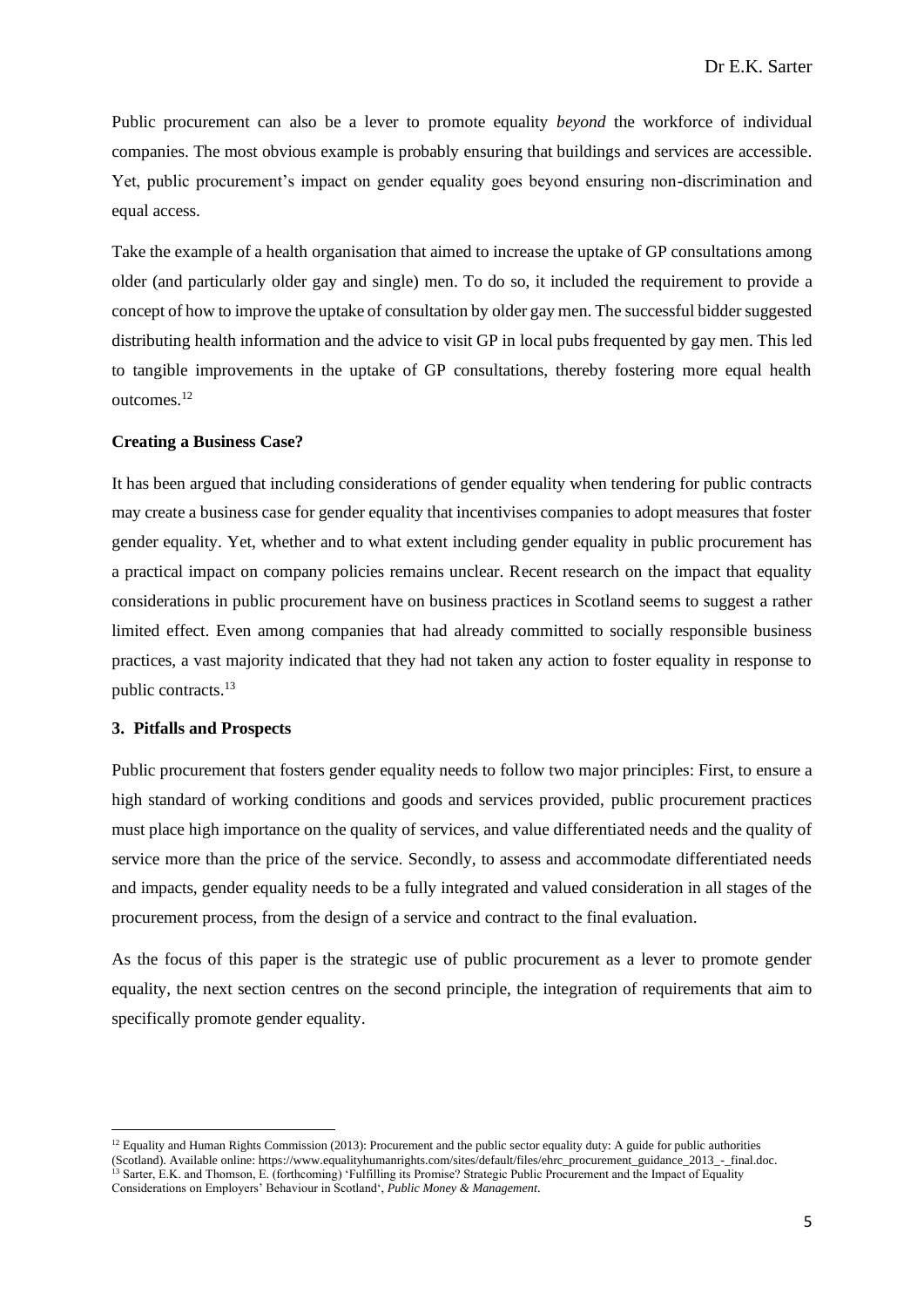### **Integrating Gender Equality into Every Step of the Procurement Process**

To be fully effective, it is vital that the integration of gender equality starts before the actual procurement process begins. The first step is to take account of existing inequalities, (potential and/ or likely) outcomes, differentiated by gender, and identifying features that have the potential to promote gender equality. As a second step, the question must be addressed how a good or a service has to be designed in order to create the optimal outcome for gender equality (ideally with attention to intersectional features). This must then be integrated into the design of the specific good or service. Contractual obligations should be introduced to require measures to promote gender equality. Once a contract has been awarded, the impact on gender equality has to be monitored on a constant basis in order to be able to adjust the service accordingly. A final evaluation should be conducted which can provide input into future public procurement processes.

Comprehensively integrating gender equality into every step of the procurement process sets a number of requirements that are essential in order to fully exploit public procurement's potential as a lever to promote gender equality.

# **Knowledge**

Including gender equality considerations in public procurement is a demanding task that requires substantive knowledge of public procurement laws, relevant jurisdiction and procedures, as well as a high level of awareness and a clear conception and knowledge of inequalities and knowledge about promoting equality through public procurement. While public procurement professionals are experts in the legal, practical and procedural aspects of public procurement, they may not be experts in gender equality.

If public procurement professionals do not have the necessary knowledge to take account of existing inequalities and foresee potential and/ or likely impacts on equality, and if they do not have access to support in integrating equality considerations, it is highly likely that public procurement's potential to foster gender equality cannot be fully exploited. Therefore, any approach to promote gender equality aware public procurement needs to focus on education, training and the availability of easily accessible help, support and knowledge for public procurement officials.

## **Networks**

To support the use of public procurement as a lever for enhancing gender equality, it is important that public procurement professionals have access to external knowledge and expertise. This includes ensuring that public procurement professionals have knowledge about approaches to integrating equality considerations from other areas.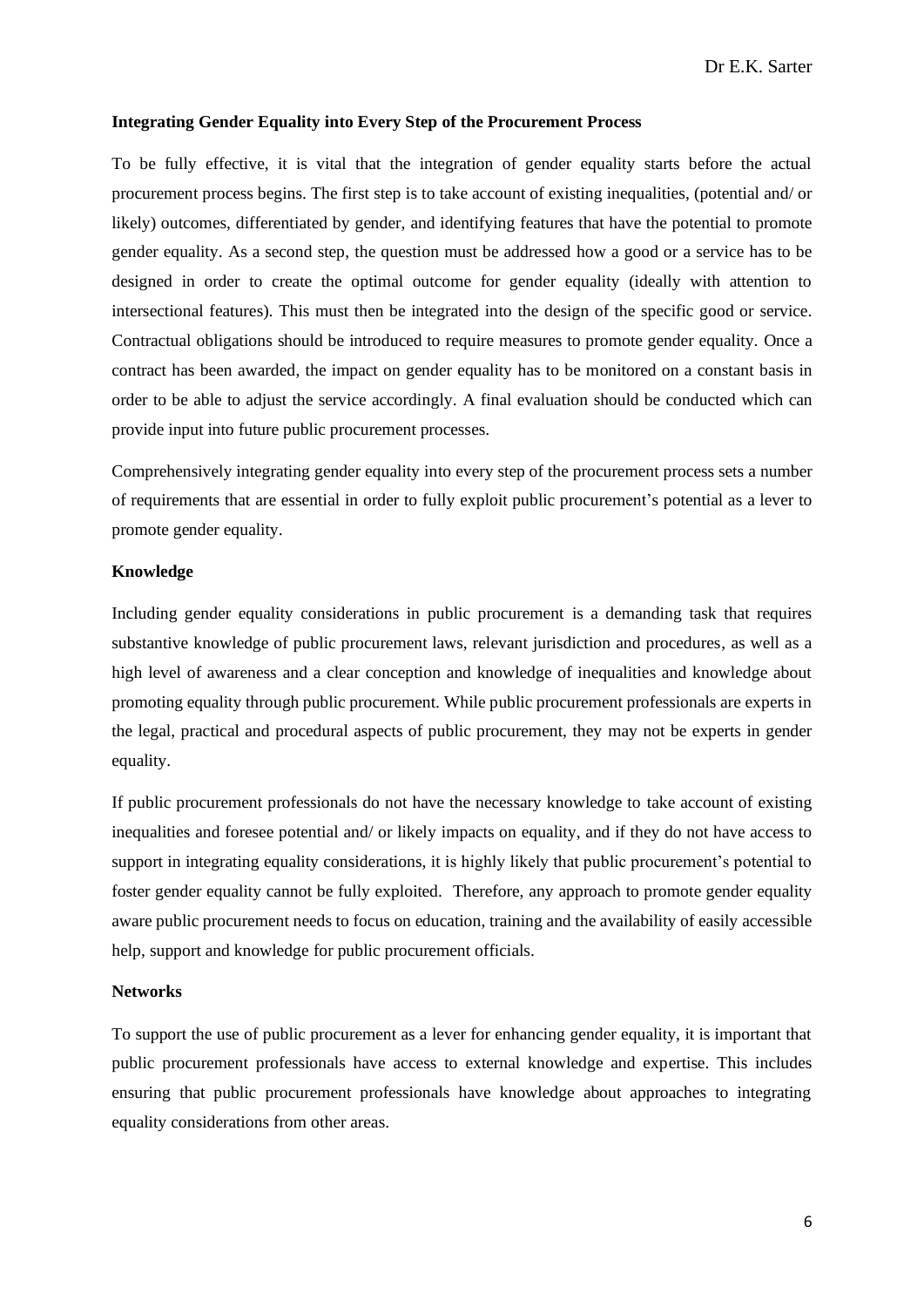Therefore, it is important that spaces exist where knowledge and expertise can be shared, and good and promising practices promoted. This will facilitate mutual learning and thereby promote the use of public procurement as a means to promote gender equality. It seems vital to establish institutionalised exchange among public procurement professionals and between public procurement professionals and equality organisations.

# **Resources and Incentives**

Using public procurement as a lever to promote gender equality places additional demands on public procurement officials' resources and increases their workload. This provides a disincentive to adopting public procurement strategies that comprehensively address gender inequality and foster equality. If an aspect can be integrated with a rather low increase in the workload and demands on resources, it is more likely to be included.<sup>14</sup> Therefore, an important part of promoting gender equality aware public procurement is about facilitating its implementation.

Existing (dis)incentive systems are an important factor in explaining the success (or failure) when seeking to implement sustainable public procurement.<sup>15</sup> Such disincentives may for instance be a lack of information, or ambiguous or contradictory information. Any approach to promoting gender equality aware public procurement needs to limit the negative impact of these disincentives and build strong positive incentives to include gender equality. In addition to an organisational commitment, incentives can be established by highlighting and awarding good practices.

#### **Focusing on Implementation**

To use public procurement effectively as a lever for gender equality, it is essential to provide institutional support to public procurement professionals. By offering easily accessible support, knowledge and expertise on integrating equality can be provided and the workload of individual public procurement officials reduced. An institutionalised support structure can thereby foster the inclusion of equality considerations by facilitating implementation.

The available support structure should comprise a dedicated body upon which public procurement professionals can call. A good example of a body that provides support and advice and facilitates the implementation of socially responsible public procurement exists in the Netherlands: the Dutch Public Procurement Expertise Centre, PIANOo. PIANOo provides training, holds an online archive with helpful information and operates a helpline for public procurement professionals. Recent research

<sup>14</sup> Sarter, E.K. and Sack, D. (2016) 'Von Märkten, Konsum und einer besseren Welt. Nachhaltigkeit und Fairtrade im öffentlichen Sektor.' In: Jantke, K., Lottermoser, F., Reinhardt, J., Rothe, D., and Stöver, J. (eds.): *Nachhaltiger Konsum. Institutionen, Instrumente, Initiativen*. Baden-Baden: Nomos, 379-394.

<sup>15</sup> Preuss, L. (2009) 'Addressing sustainable development through public procurement: the case of local government', *Supply Chain Management: An International Journal*, 14: 213-223. Prier, E., Schwerin, E. and McCue, C. (2016) 'Implementation of sustainable public Procurement Practices and Policies: A Sorting Framework', *Journal of Public Procurement*, 16: 312-346.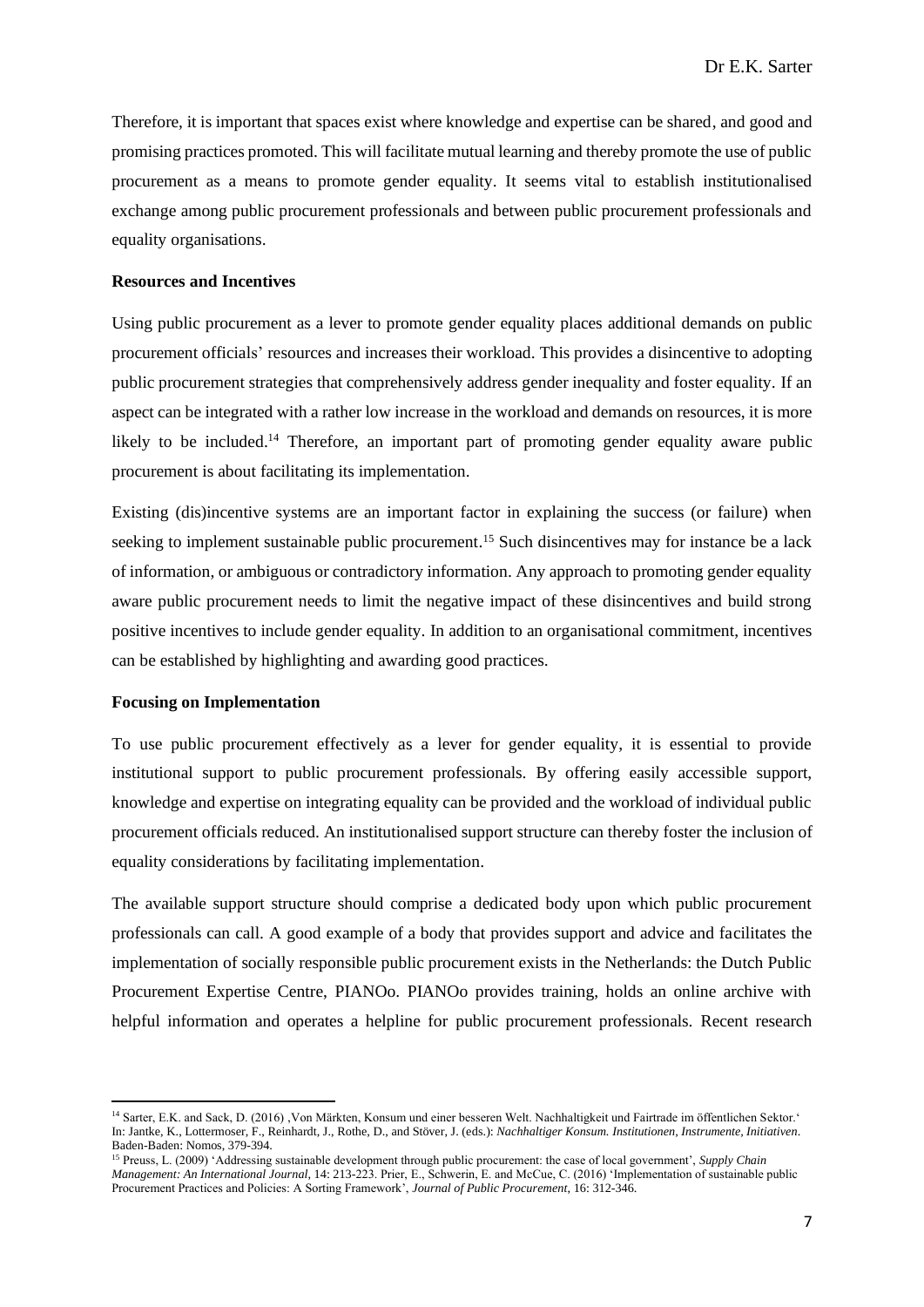seems to suggest that free, confidential support can be an incentivising factor for companies to adopt measures to foster gender equality, particularly among those enterprises bidding for public contracts.<sup>16</sup>

# **External Pressure**

External pressure can be important for using public procurement as a lever to promote gender equality.<sup>17</sup> Equality organisations need to advocate for gender equality aware public procurement practices. To facilitate the interaction between equality organisations and public procurement officials, equality advocates need to be versed in the basics of public procurement.

# **3.5 Key policy Recommendations**

Against this background, policies to promote the use of public procurement as a lever to foster gender equality should centre on four core areas: Education & Training, Incentives & Networks, Facilitation of Implementation and the Development of Guidance.

### **Educate for (ex)change**

- ➢ Providing training on gender equality in public procurement to public procurement professionals. Key actor for provision of training: Chartered Institute of Procurement & Supply (CIPS). Key actors for development of training: experts with dedicated expertise in gender equality and public procurement.
- $\triangleright$  Providing training to actors from equality organisations that aim to engage with public procurement professionals. Key actors for organisation of training: Equality organisations. Key actors for development of training: experts with dedicated expertise in gender equality and public procurement.

#### **Establishing incentives and networks**

- ➢ Create incentive systems that reward good practice. Key Actors: CIPS, equality organisations, the national Local Government Associations, in Wales and Scotland the devolved Governments and in Wales the Well-being of Future Generations Commissioner.
- ➢ Promote organisational commitment in the individual purchasing bodies. Key Actors: Local Government Associations (Local Government Association (LGA), Welsh Local Government Association (WLGA), Convention of Scottish Local Authorities (COSLA)), Chartered Institute of Procurement & Supply (CIPS), in Wales also the Well-being of Future Generations Commissioner, equality organisations

<sup>&</sup>lt;sup>16</sup> Sarter, E.K. and Thomson, E. (forthcoming) 'Fulfilling its Promise? Strategic Public Procurement and the Impact of Equality Considerations on Employers' Behaviour in Scotland', *Public Money & Management*.

<sup>&</sup>lt;sup>17</sup> Wright, T. and Conley, H. (2018) 'Advancing gender equality in the construction sector through public procurement: Making effective use of responsive regulation', *Economic and Industrial Democracy*. Online first. https://doi.org/10.1177/0143831X17745979